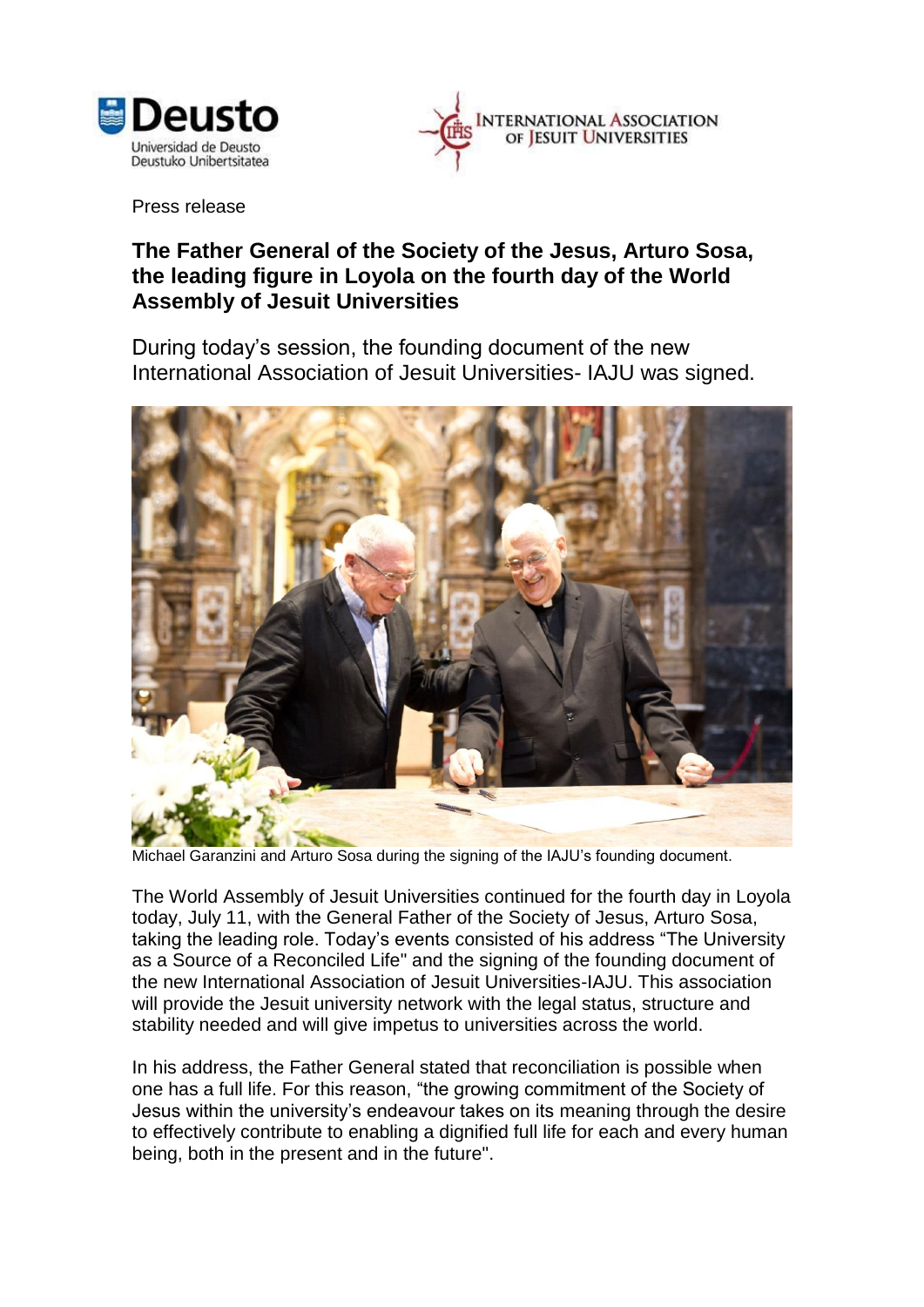Focusing on the theme "Transforming Our World Together", this event, held from 8 to 12 July at the University of Deusto, has been attended by 300 rectors and academic authorities from over 200 Jesuit universities, colleges and higher education institutions worldwide. The Father General highlighted that one the objectives is "to become strengthened as a universal apostolic body inspired by the Ignatian charism, united by a fruitful humanist intellectual tradition, rooted in the Christian faith."



Deusto vice-rector Alvaro de la Rica greets the Father General Arturo Sosa. On the right, the Provincial of Spain, Antonio España.

Therefore, the meeting affords an opportunity to share a look at the world as we are moved by the plight of the immigrants, human beings who are searching for better lives, victims of violence, the impoverished who call for justice or who have been scorned for the colour of their skin or their religious beliefs. The Father General explained that this look also seeks to discover the roots of injustice and help to propose alternatives for economic and social transformation. This involves an educational challenge, a new way of placing ourselves before this reality. Jesús Arturo Sosa said "we embody the preferential option for the poor, by which the university becomes a project of social transformation to generate a full life". The Society of Jesus was founded and takes on its meaning by collaborating in the mission of reconciliation which includes contributing to social justice.

### **The environment and the new digital culture**

The Father General believes that we are far from having the necessary conditions for humans to live in peace. Father General Arturo Sosa made special mention of the environment as an example of injustice and inequality, calling it our "common home" and highlighting its sad deterioration.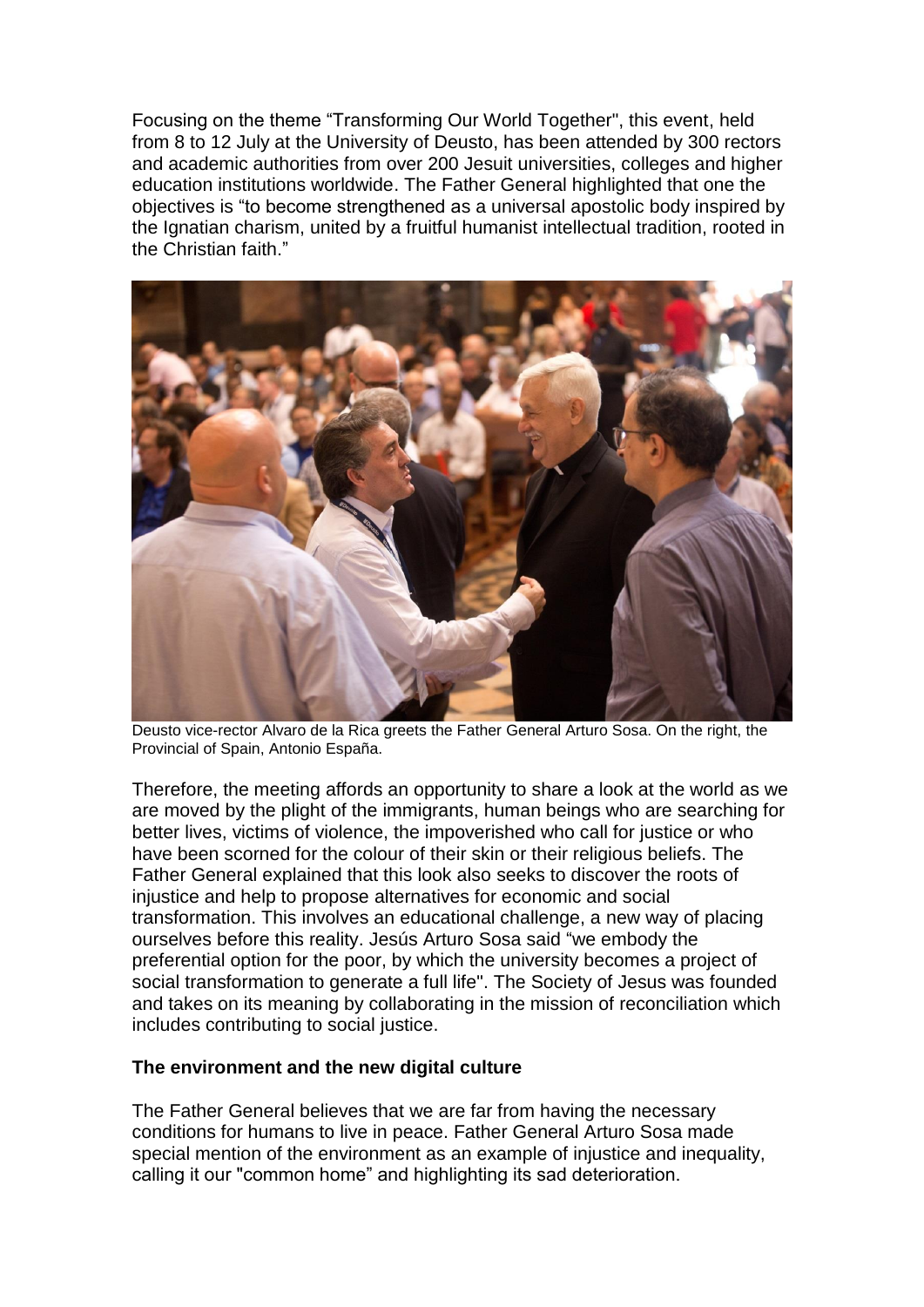"Reconciliation with the environment is still unfinished business, on which we and our institutions need to take on greater responsibility", he stated.

The Father General went on to say that "we face the enormous challenge of soundly joining in the new digital culture ". In his opinion, "this is not only a technological revolution, but the creation of a new world in which we live. The digital ecosystem is the beginning of a profound change of the human cultural paradigm."

Arturo Sosa referred to the university as "a community of spiritual interests committed to the search for truth", "an incessant task" as the university is "always open to critically recognising the provisional nature of knowledge. ".



Arturo Sosa

#### **The university, a privileged space of human freedom**

The Father General explained the new meaning that the Catholic presence takes on in the university during this period characterised by tension between secularism and religious and ideological fundamentalism. "The university is a diverse environment in which the conditions for dialogue and in-depth understanding of historical, personal and intellectual processes are produced. It is a privileged space for exercising human freedom. Freedom to *search and find* the paths of social transformation through research and teaching."

The Jesuits' highest representative emphasised the difference of Jesuit universities for which "it is not enough to reach the intellectual depth to develop knowledge", as the true challenge is that it should be an "apostolate" and the responsibility of having been called "to create". "Creative capacity"- he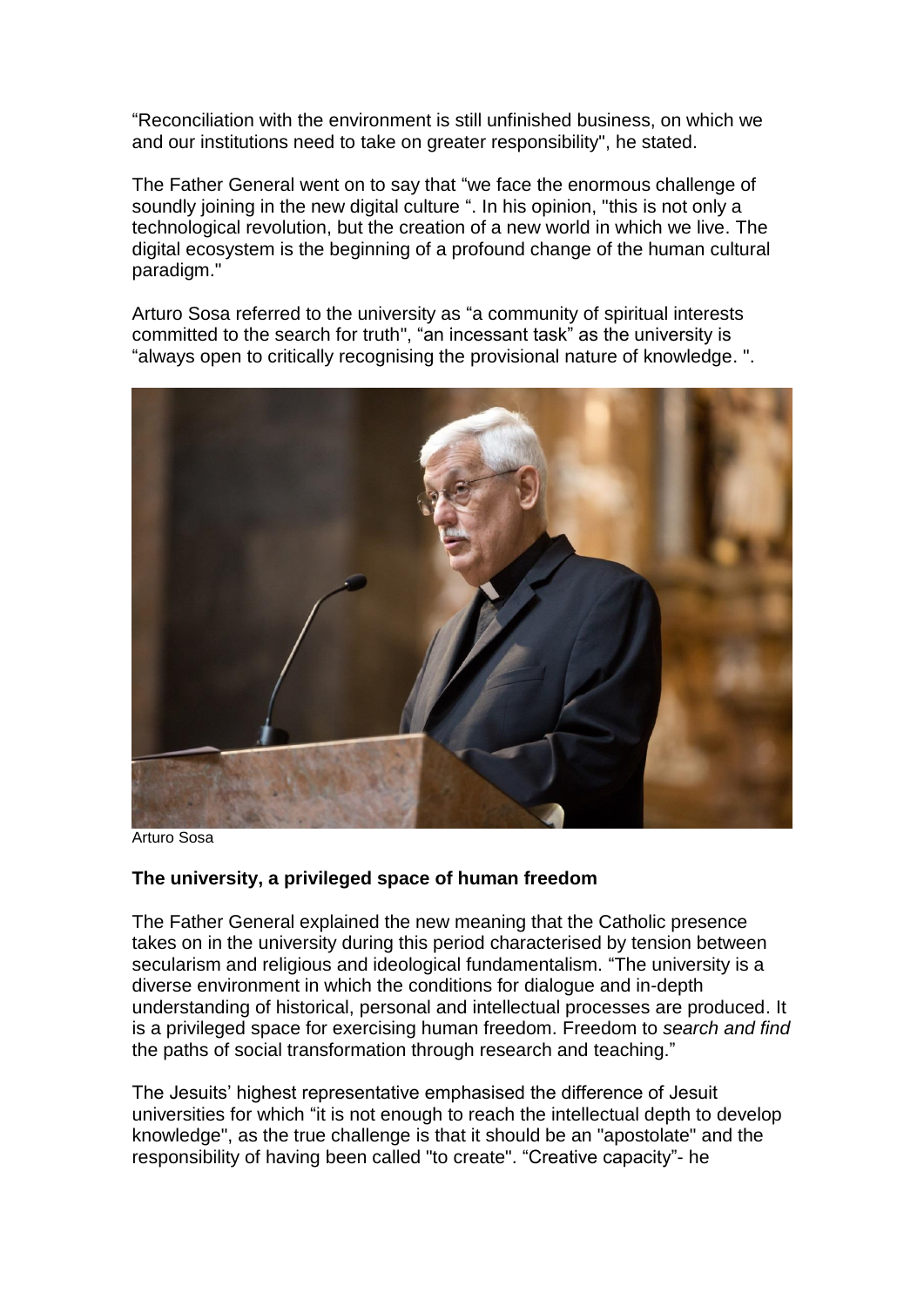explained by saying, "This creative ability is demonstrated above all in its ability to anticipate its time, to be several steps ahead".

The Father General also reflected on concepts such as citizenship, globalisation and the worldwide situation although he stressed the "need to discern the tendencies and possible outcomes of globalising currents to promote those that produce a full life". He therefore stated that globalisation and cultural standardisation could even endanger multiculturalism. "In contrast, the universalising trends would multiply the opportunities of multicultural spaces and promote opportunities for interculturality. It would also provide an opportunity for the contribution of the spiritual experience of religions as a dimension of cultures, thus promoting the overcoming of fundamentalisms".

"Educating people for world citizenship involves recognising diversity as a constitutive dimension of a full human life.". According to the Father General, becoming world citizens would be one of the "outcomes to be achieved from studying or working in an educational institution of the Society of Jesus". In this respect, he believes that part of the Jesuit educational endeavour involves making it possible for some people to serve in politics. "Supporting the education of those who choose to serve through politics is one of the most important contributions we can make to the betterment of human societies worldwide".



### **Our identity is our contribution**

The Father General also discussed the rich Jesuit educational tradition and the need to adapt to the present time, the tension of creative loyalty as a profound demand of *the magis*. "True loyalty is manifested through new ways of addressing current challenges. Being loyal to our tradition means creatively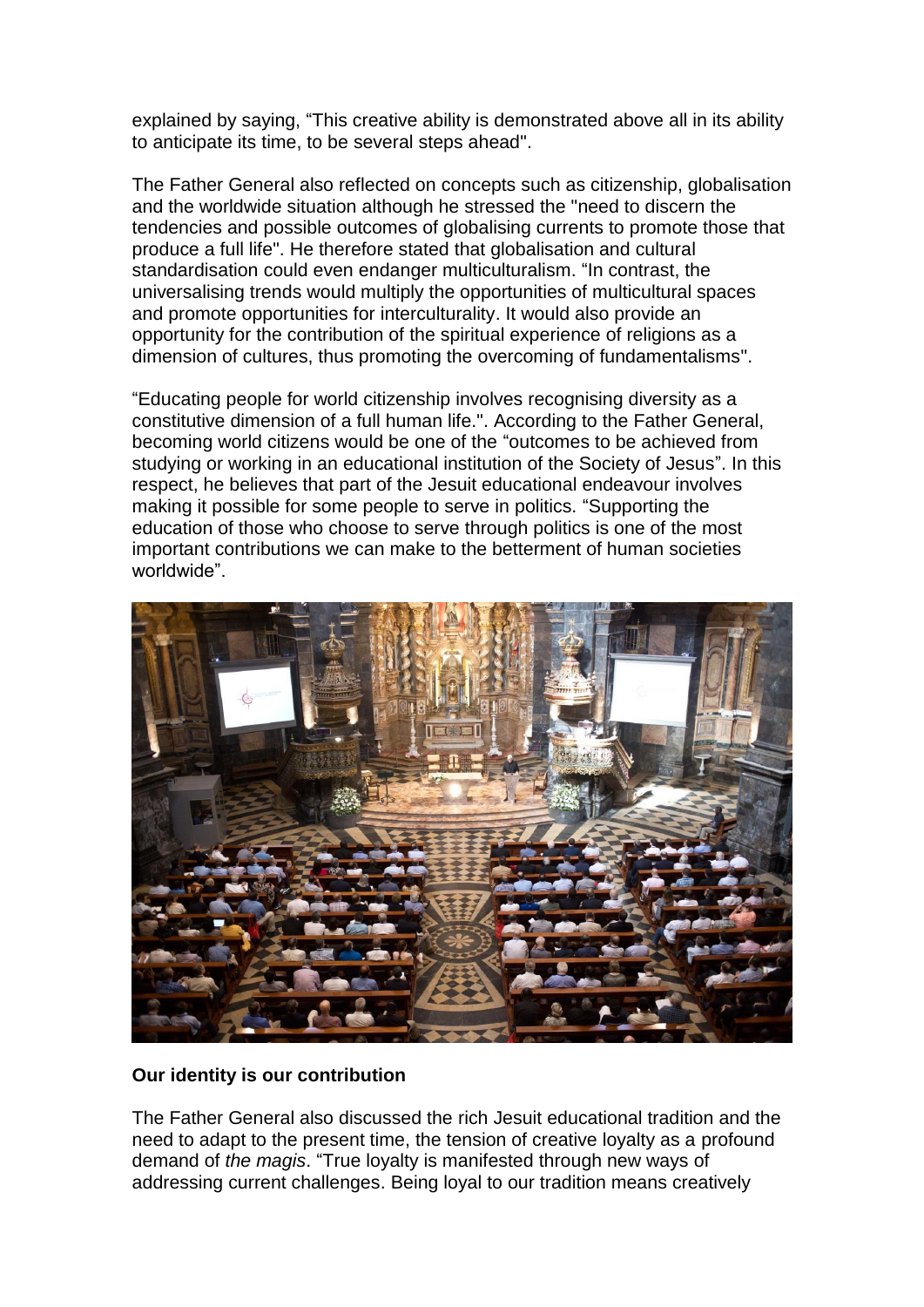responding to the signs of the times by relying on the identity that binds us to that tradition."

In Jesús Arturo Sosa's opinion, the identity of the universities entrusted to the Jesuits is not directly related to the number of Jesuits in the university community but in the capacity to share the spirit that moves them. He expressed his hope that many Jesuits will undertake the complex task of university work but above all "we want to have many companions with whom to move our university's responsibilities forward."

In his address, the Father General referred to the challenges raised by the *magis*.university. The first refers to overcoming geographic or social boundaries. He added, "We have been sent to those places that are not easy to reach, and which others have avoided. The university education provided by the Society of Jesus seeks to be open to all and has been particularly called upon to reach out to the marginalised or impoverished, to refugees and to those who have been displaced due to the unfair social relations that prevail in today's world".

The second challenge and "perhaps most complex mandate" "has been handed to us by General Congregation 36 by inviting us to promote a culture of safeguarding vulnerable people". He explained that this involves a widespread enough cultural change to create a healthy safe environment for each and every human being. Fostering this change means touching the unfair structures of today's societies, with all the risks this entails. A safeguarding culture is particularly embodied in its respect for human rights.

### **Collaborative work yields more fruitful results**

The Father General ended his talk by mentioning the steps that must be taken to improve the university's outcomes, whose guidelines were already set out at GC 36. He therefore stated that discernment guides and gives meaning to plans for the best use of the resources available to achieve the university's objectives. Arturo Sosa went on to say that universities can only work properly through collaboration. "That is why we insist on calling it a university community. We all know that there is still much to do to further the collaboration efforts both within the university and between the different universities, considering the multiple possibilities that open up to it."

Collaboration is a key aspect of this worldwide Jesuit event. "This World Meeting of Jesuit Universities, held here in Loyola and in Bilbao, is seeking to make history on this path of discernment, in apostolic planning, collaboration and networking by creating the long-prepared Meeting of the International Association of Jesuit Universities (IAJU), whereby we can welcome a new era and a new style of fruitful work within the university". (Conferencia íntegra en [castellano](http://iaju.deusto.es/wp-content/uploads/2018/07/La-universidad-fuente-de-vida-reconciliada.-Arturo-Sosa.pdf) / [Full address in English\)](http://iaju.deusto.es/wp-content/uploads/2018/07/The-university-as-a-source-of-a-reconciled-life.-Arturo-Sosa.pdf)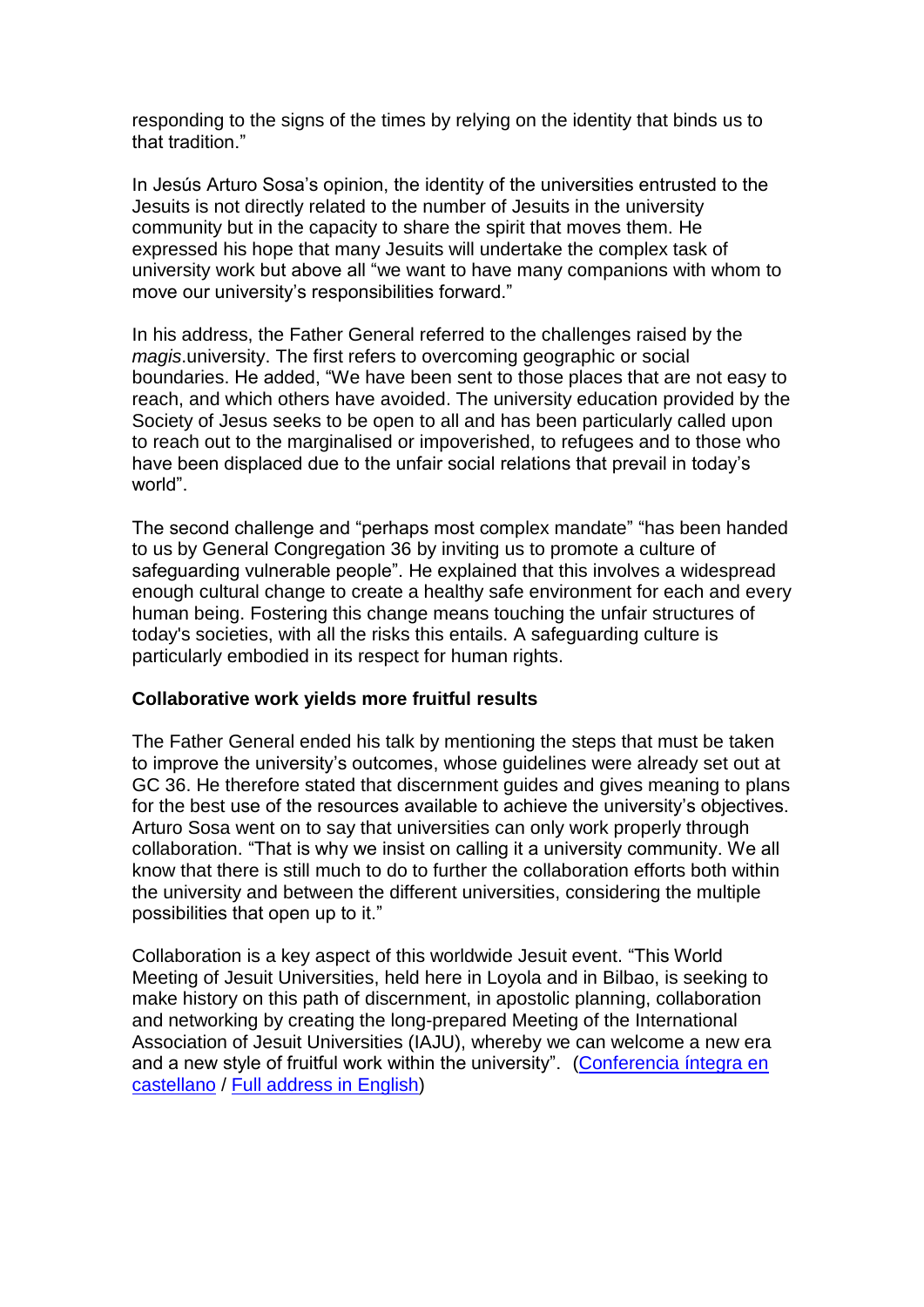

Following his address, the founding document of the IAJU was signed. One of the new Association's objectives is to contribute to developing Jesuit education and the Society's mission through promoting projects and programmes to improve the quality of these institutions and also extend Jesuit higher education to the excluded and poor in every possible instance.

Father General Arturo Sosa and the Secretary of Higher Education of the Society of Jesus; Michael Garanzini, signed the IAJU Charter, along with a representative from each of the 6 geographic areas that make up the Society. [Founding document signed.](http://iaju.deusto.es/wp-content/uploads/2018/07/Charter-International-Association-of-Jesuit-Universities.pdf)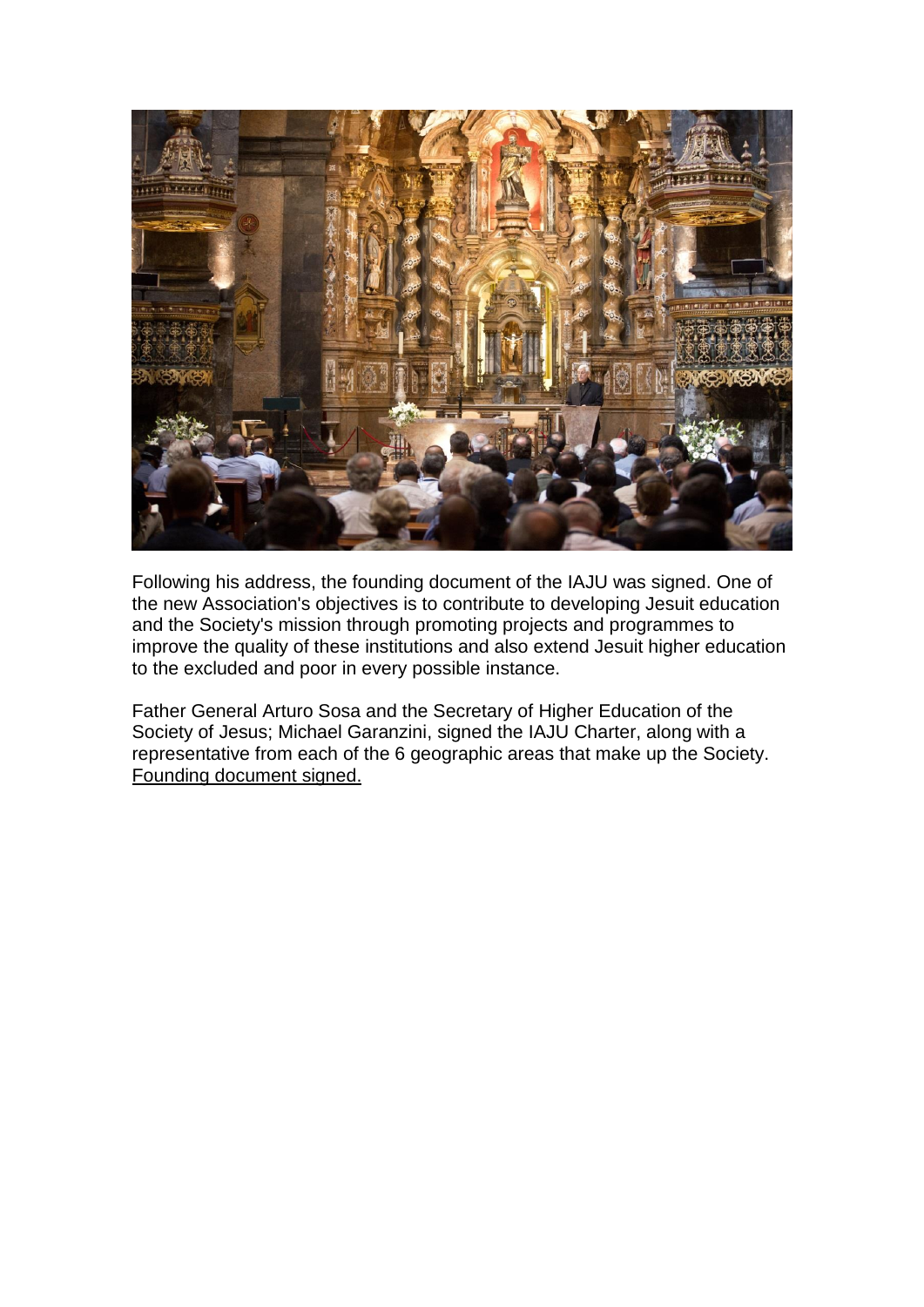

### **Programme**

The Assembly that has made the University of Deusto the world capital of Jesuit universities will end TOMORROW, 12 July in a session during which the projects from the group work sessions will be presented. A plenary session will then be held at 14:30 where the reports, conclusions and recommendations will be shared.

The University of Deusto was chosen for this event from a select group of candidates worldwide. Hosting this event is a distinction that recognises and supports the University of Deusto and the city of Bilbao in general while setting up the Association will open a world of new possibilities for Deusto's internationalisation and networking with universities across the world. The first two Assemblies were held in Mexico (2010) and Melbourne (2015).

## **Further information**

Webpage: [http://iaju.deusto.es/.](http://iaju.deusto.es/) Newsletter: A newsletter will be sent daily with an account of all the activities, photographs, videos and documentation created. Subscribe to the newsletter<http://iaju.deusto.es/newsletter> Social media sites: Twitter [\(http://twitter.com/iajunews\)](http://twitter.com/iajunews) Facebook [\(http://facebook.com/iajunews\)](http://facebook.com/iajunews) Flickr [\(http://flickr.com/iajunews\)](http://flickr.com/iajunews) YouTube [\(https://www.youtube.com/channel/UC1gPBpt2ERJUAAnTtVDD8QQ\)](https://www.youtube.com/channel/UC1gPBpt2ERJUAAnTtVDD8QQ).

[Press kit](https://drive.google.com/open?id=1pJOZmBMdYBn9CeN8J4y_1DnfSLca6Ci_)